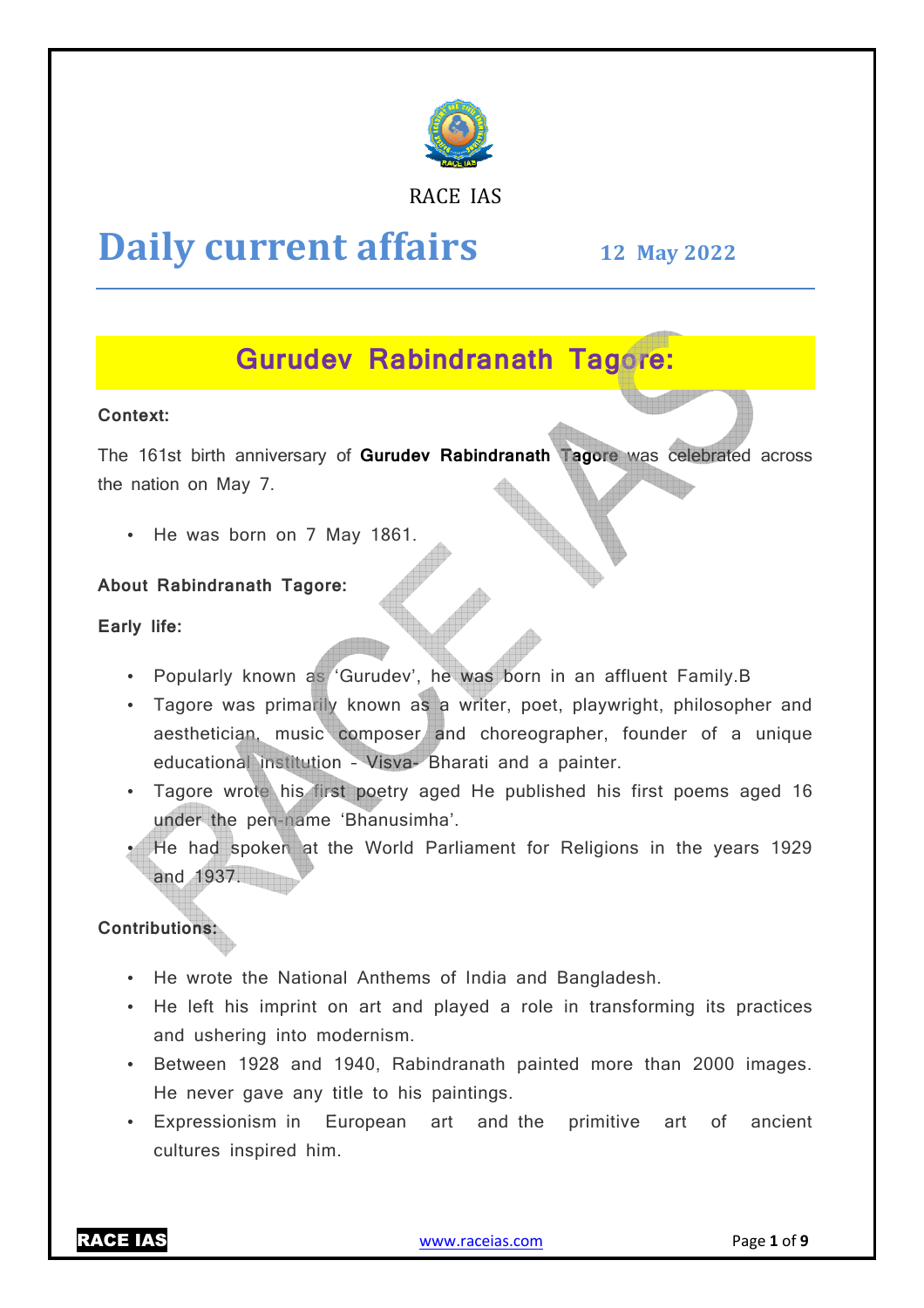#### **Awards:**

In 1913, he became the first Indian to receive a Nobel Prize in Literature for his novel 'Geetanjali'.

#### **Role in the freedom struggle:**

- He denounced British imperialism, yet he did not fully support or agree with Gandhi and his Noncooperation Movement.
- He viewed British rule as a symptom of the overall "sickness" of the social "disease" of the public.
- In his writings, he also voiced his support of Indian nationalists.
- Rabindranath Tagore wrote the song Banglar Mati Banglar Jol (Soil of Bengal, Water of Bengal) to unite the Bengali population after Bengal partition in 1905.
- He also wrote the famed 'Amar Sonar Bangla'which helped ignite a feeling of nationalism amongst people.
- He started the Rakhi Utsavwhere people from Hindu and Muslim communities tied colourful threads on each other's wrists.
- Tagore rejected violence from the British as well and renounced the knighthood that had been given to him in by Lord Hardinge in 1915 in protest of the violent Amritsar massacre in which the British killed at least 1526 unarmed Indian citizens.
- The cornerstone of Tagore's beliefs and work is the idea that anticolonialism cannot simply be achieved by rejecting all things British, but should consist of incorporating all the best aspects of western culture into the best of Indian culture.

#### **What freedom meant for Tagore?**

"Freedom" does not simply mean political freedom from the British; True freedom means the ability to be truthful and honest with oneself otherwise autonomy loses all of its worth.

#### **Sources: pib.**

# **PMJJBY, PMSBY & APY Complete 7 Years:**

**Context:**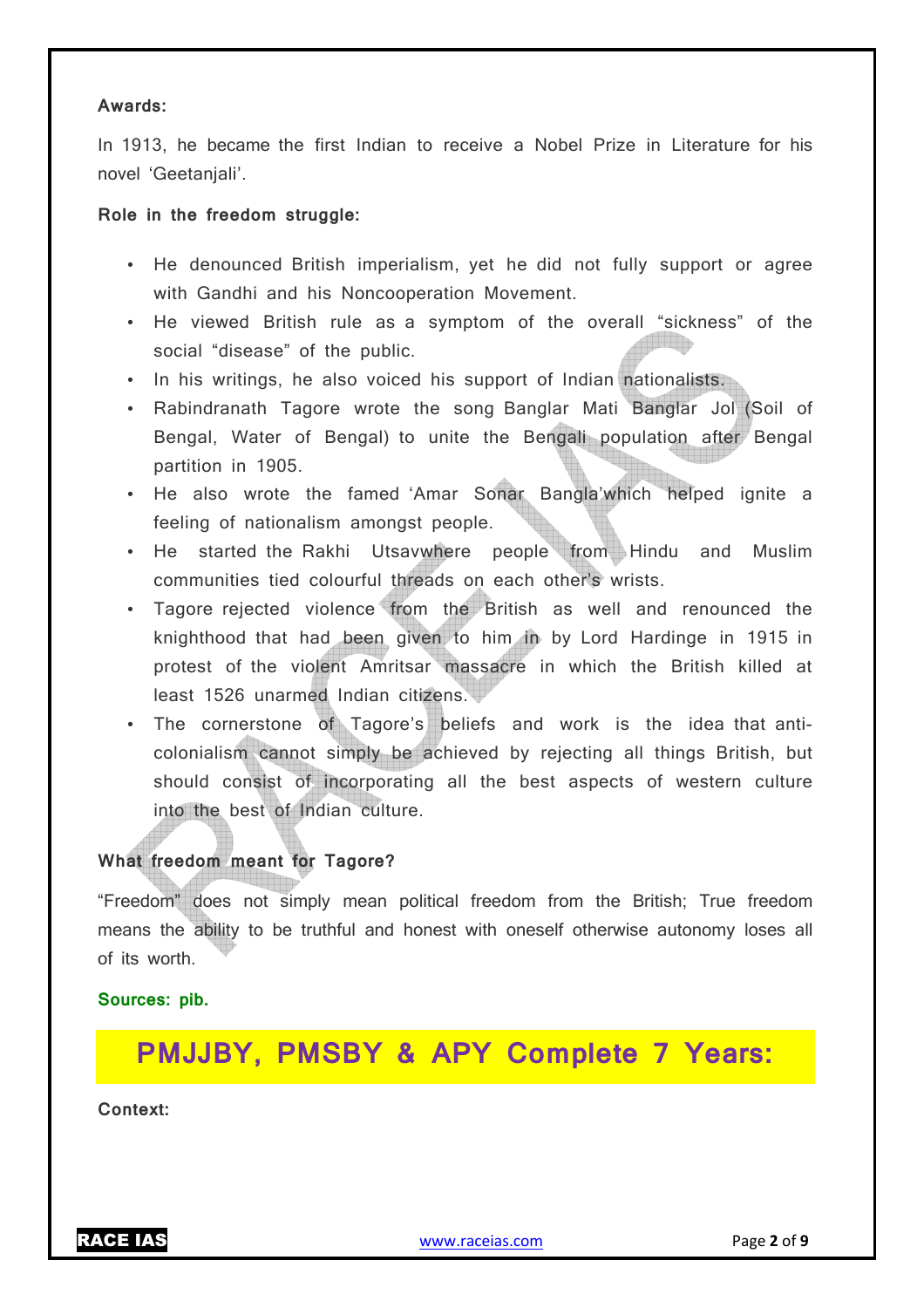Social security schemes Pradhan Mantri Jeevan Jyoti Bima Yojana (PMJJBY), Pradhan Mantri Suraksha Bima Yojana (PMSBY) and Atal Pension Yojana (APY) have completed seven years of their launch.

#### **When were the schemes launched?**

The schemes were launched by Prime Minister Narendra Modi on May 9, 2015.

#### **Basic details of the schemes:**

#### **PMJJBY:**

- It is a one-year life insurance scheme renewable from year to year offering coverage for death due to any reason.
- Eligibility: Individuals in the age group of 18-50 years having a savings bank or a post office account are entitled to enroll under the scheme.
- Life cover of Rs 2 lakh in case of death due to any reason against a premium of Rs 330 per annum.

Achievements: 12.76 crore enrollments.

#### **PMSBY:**

- It is a one-year accidental insurance scheme renewable from year to year offering coverage for death or disability due to accident.
- Eligibility: Individuals in the age group of 18-70 years having a savings bank or a post office account are entitled to enroll under the scheme.
- Accidental death cum disability cover of Rs.2 lakh (Rs.1 lakh in case of partial disability) for death or disability due to an accident.

Achievements: 28.37 crore enrollments.

a kabupatèn S

#### **APY:**

- It seeks to provide financial security and cover future exigencies for the people in the unorganized sector.
- APY is administered by Pension Fund Regulatory and Development Authority (PFRDA) under the overall administrative and institutional architecture of the National Pension System (NPS).
- Eligibility: Open to all bank account holders in the age group of 18 to 40 years.

Achievements: 4 Crore registrations.

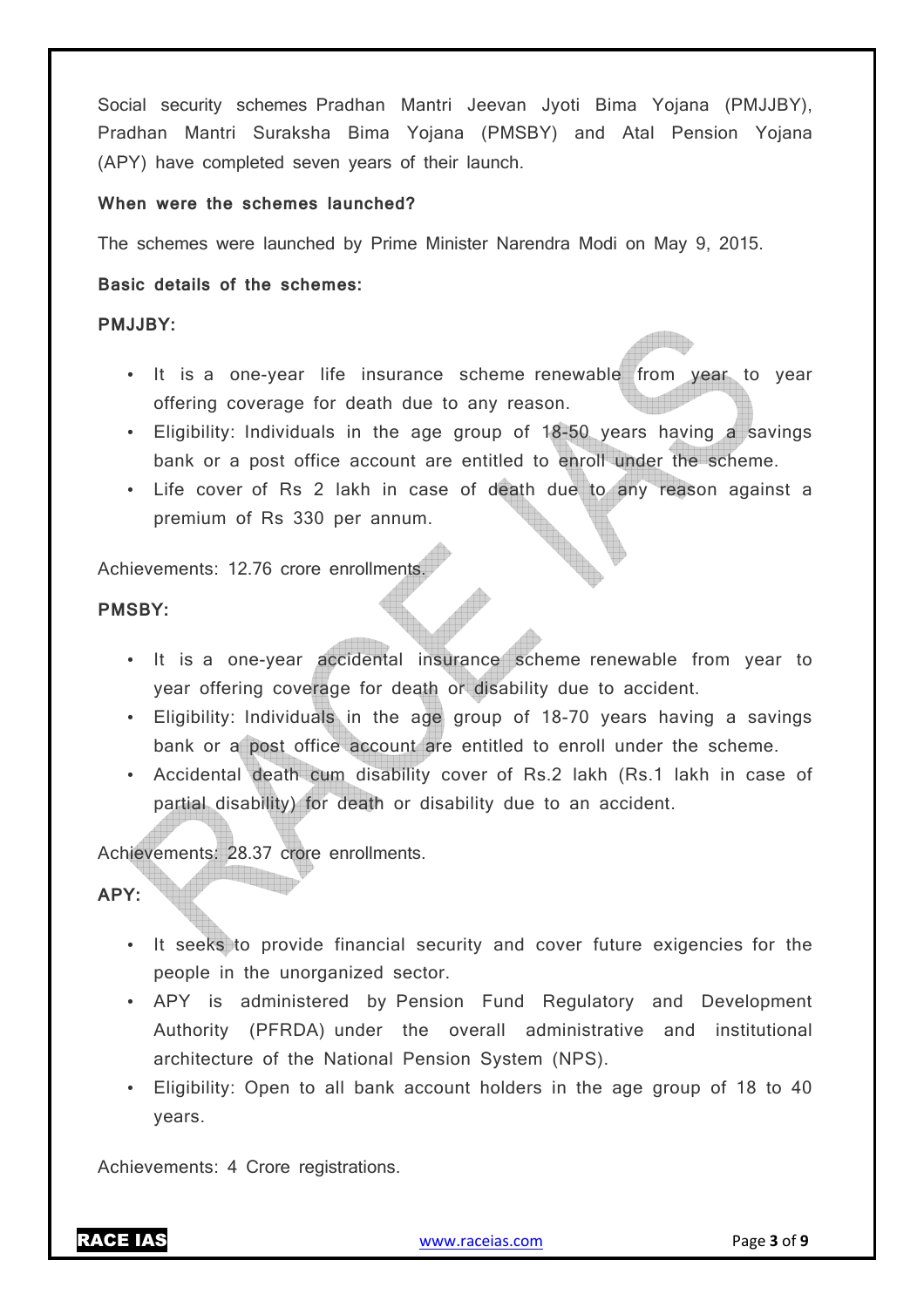#### **Sources: PIB.**

## **Punjab promoting green manure:**

#### **Context:**

Punjab Government is promoting the cultivation of green manure these days.

• The state government is providing a subsidy on the seed at the rate of Rs 2,000 per quintal.

#### **What is green manure?**

- These are crops grown specifically for maintaining soil fertility and structure.
- They are normally incorporated back into the soil, either directly, or after removal and composting.
- Green manure varieties are incorporated into the soil when the crop is 42-56 days old.

#### **Examples:**

There are three main varieties of green manure, including Dhaincha, Cowpea, Sunhemp. Also some crops such as summer moong, mash pulses and guar act as green manure.

#### **Benefits:**

1. Helps in enhancing the organic matter in the soil.

2. Meets the deficiency of the micronutrients.

- 3. Reduces the consumption of the inorganic fertilisers.
- 4. It is a good alternative to the organic manure.
- 5. It conserves the nutrients, adds nitrogen and stabilises the soil structure.
- 6. It decomposes rapidly and liberates large quantities of carbon dioxide and weak acids, which act on insoluble soil minerals to release nutrients for plant growth.
- 7. It contains 15 to 18 quintals of dry matter, which also contains phosphorus, potassium, zinc, copper, iron and manganese, per acre and 20 to 40kg per acre of nitrogen.

**Why is sowing of green manure important in Punjab?**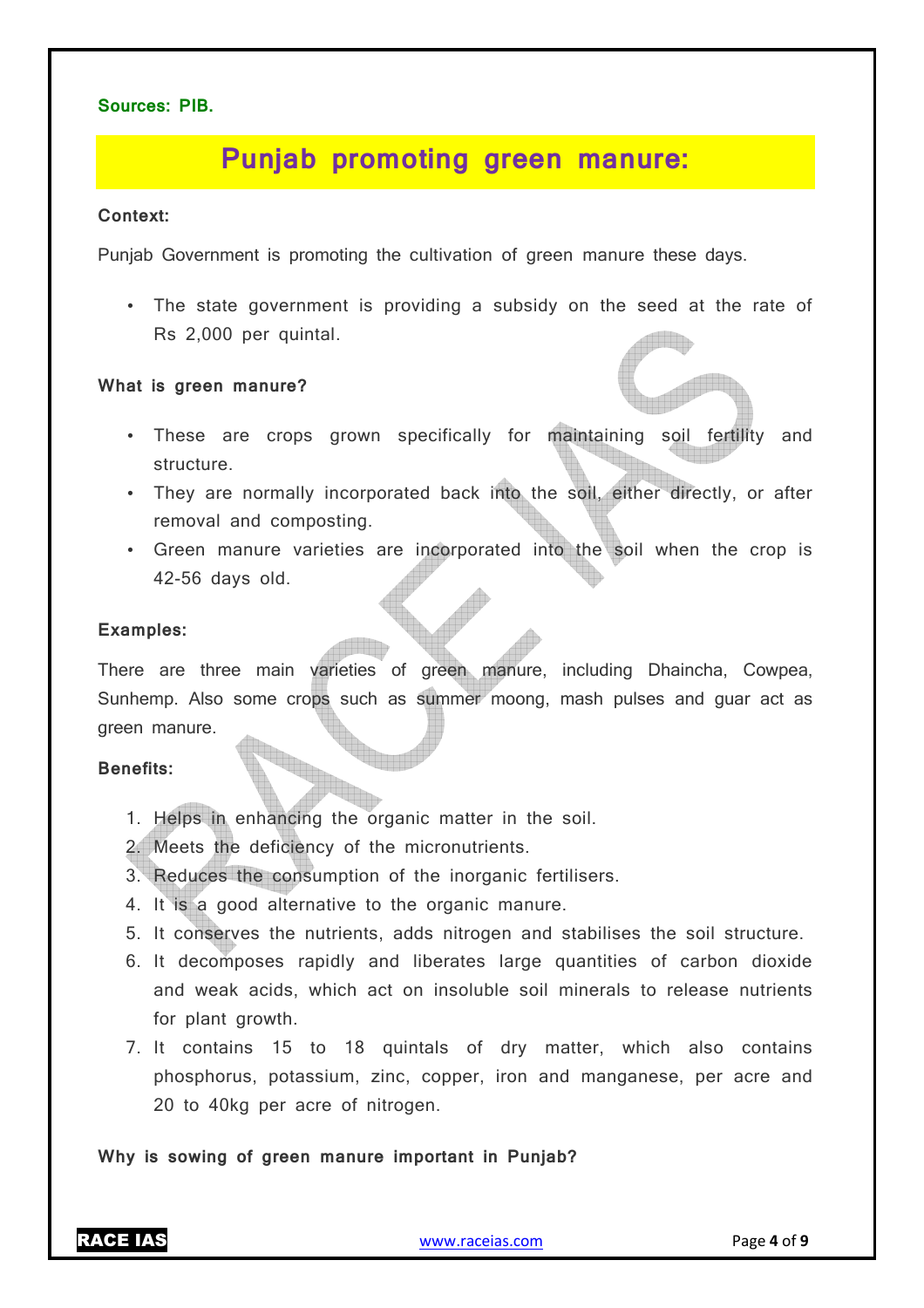Punjab's per hectare fertiliser consumption, which is around 244 kg, is one of the highest in the country and is also higher than the national average.

- Green manure can curtail this consumption to a large extent by 25 to 30% and can save huge input cost for the farmers.
- Regular use of chemical fertilisers such as urea, diammonium phosphate (DAP) lead to deficiencies of micronutrients like iron and zinc, especially in the soils where rice is cultivated thus affecting productivity.
- PH level of the soil in several parts of Punjab is more than 8.5 and 9 per cent. Green manure helps maintain it.

#### **Sources: Indian Express.**

### **Tissue culture plants:**

#### **Context:**

The Agricultural and Processed Food Products Export Development Authority (APEDA) recently conducted a webinar on "Export Promotion of Tissue Culture Plants such as Foliage, Live Plants, Cut Flowers, and Planting Material".

• The Department of Biotechnology (DBT) accredited tissue culture laboratories spread across India participated in the Webinar.

#### **What is plant tissue culture?**

It is culturing plant seeds, organs, explants, tissues, cells, or protoplasts on a chemically defined synthetic nutrient media under sterile and controlled conditions of light, temperature, and humidity.

#### **Advantages of plant tissue culture:**

- Quickly produce mature plants.
- Allows them to be moved with greatly reduced chances of transmitting diseases, pests, and pathogens.
- Storage of genetic plant material to safeguard native plant species.

#### **India's exports of tissue culture plants:**

• In 2020-2021, India's exports of tissue culture plants stood at US USD 17.17 million, with the Netherlands accounting for around 50 per cent of the shipments.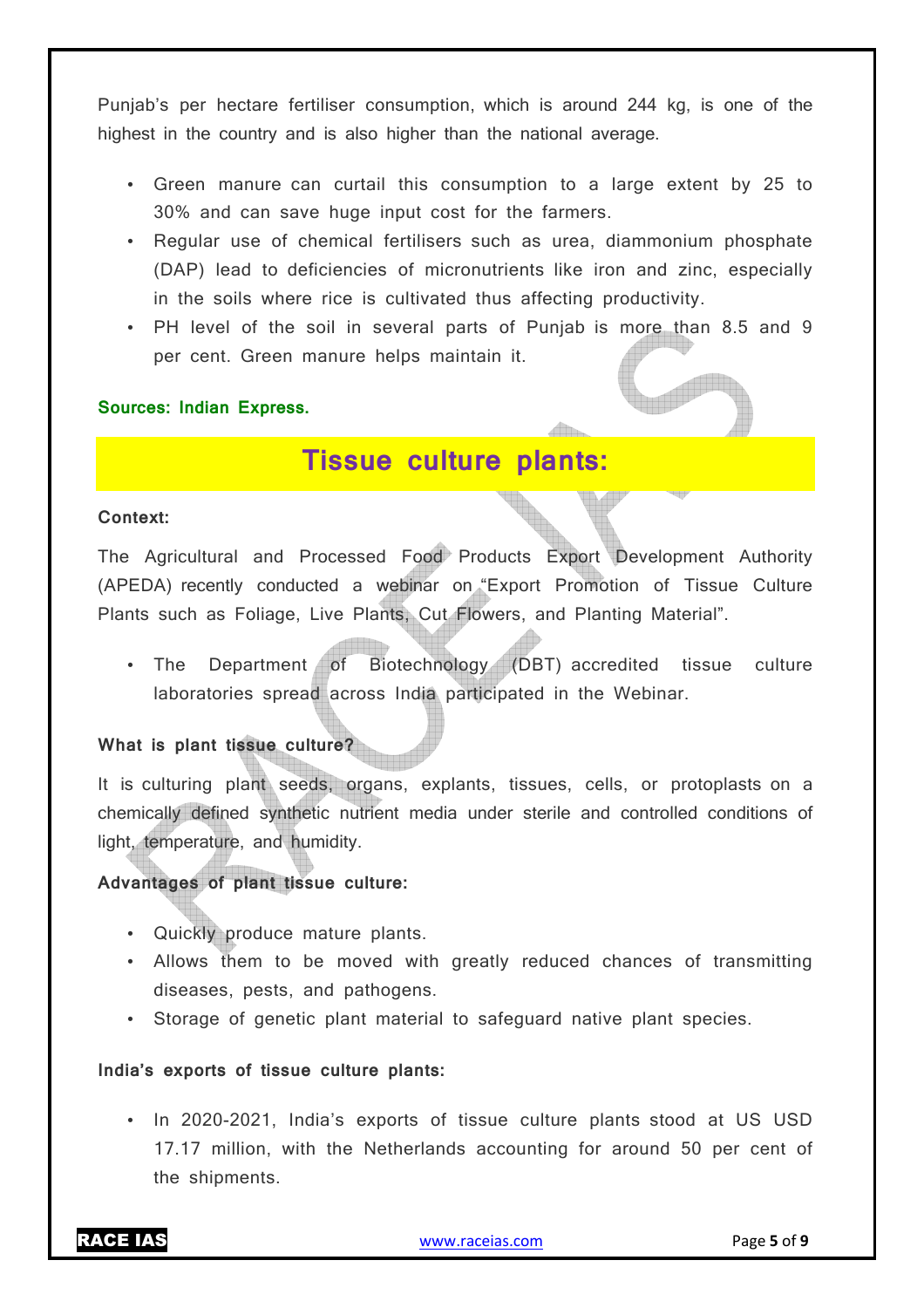• The top ten countries importing tissue culture plants from India are the Netherlands, USA, Italy, Australia, Canada, Japan, Kenya, Senegal, Ethiopia and Nepal.

#### **Issues and challenges faced by tissue culture plant laboratories:**

- 1. Increasing power costs.
- 2. Low efficiency levels of the skilled workforce in the laboratories.
- 3. Contamination issues in the laboratories.
- 4. Cost of transportation of micro-propagated planting material.
- 5. Lack of harmonization in the HS code of Indian planting material with other nations.
- 6. Objections raised by the forest and quarantine departments to the export of live planting material.

#### **How the government is encouraging the export of tissue culture plants?**

APEDA is running a Financial Assistance Scheme (FAS) to help laboratories upgrade themselves so as to produce export quality tissue culture planting material.

• It also facilitates exports of tissue culture planting material to diversified countries through market development, market analysis and promotion and exhibition of tissue culture plants at international exhibitions and by participating in buyer-seller meets at different international forums.

#### **Sources: the Hindu.**

# **RailTel launches PM-WANI based "access to its WiFi across 100 railway stations":**

- What is it? It is Prime Minister Wi-Fi Access Network Interface (PM-WANI) scheme based access to Public WiFi services across 100 railway stations having 2,384 WiFi hotspots in 22 states.
- Launched by? RailTel, a "Mini Ratna (Category-I)" PSU, is one of the largest neutral telecom infrastructure providers in the country owning a Pan-India optic fiber network on exclusive Right of Way (ROW) along Railway track. It is under the ownership of Indian Railways.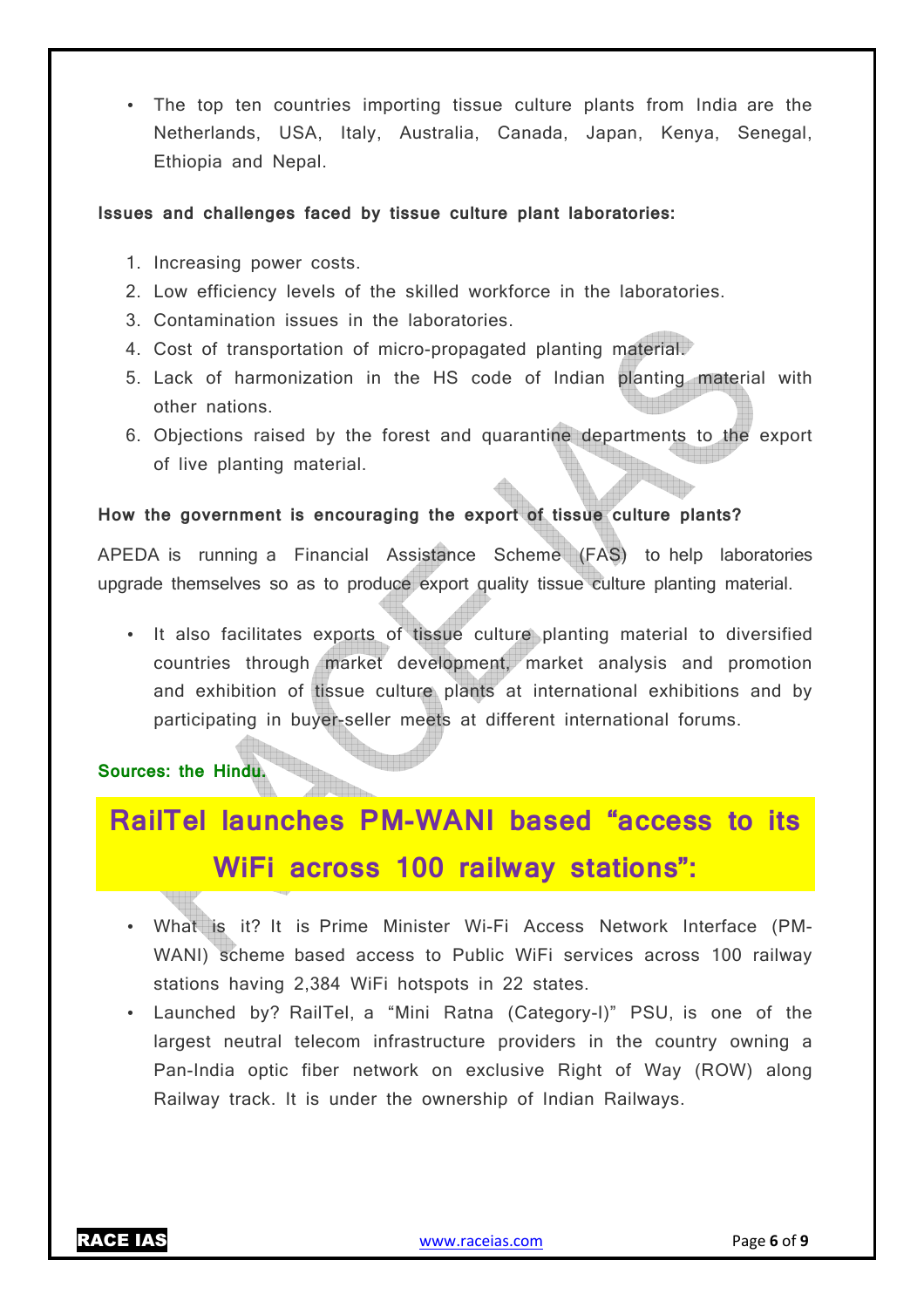- How it Works? To access this WiFi network, android users can download the mobile app 'Wi-DOT' available on Google Play Store. This app has been developed in close coordination with C-DOT.
- PM-WANI is an ambitious program of the Department of Telecom (DoT) to connect all silo Wi-Fi networks for ease of use and proliferate broadband usage for the masses.



# **Pulitzer Prize:**

A team of four Indian photographers from Reuters news agency — slain photojournalist Danish Siddiqui, Adnan Abidi, Sanna Irshad Mattoo and Amit Dave have won the 2022 Pulitzer Prize for feature photography for their coverage of the Covid-19 crisis in India.

**What is Pulitzer Prize?** 

- Pulitzer Prize is awarded for outstanding public service and achievement in American journalism, letters, and music.
- It is awarded in the name of Joseph Pulitzer, a newspaper publisher who gave money in his will to Columbia University to launch a journalism school and establish the Prize.
- It was established in 1917 and is administered by Columbia University and Pulitzer Prize Board.
- Each winner receives a certificate and a US\$15,000 cash award. The winner in the public service category is awarded a gold medal.

**Indians/Indian origins who have previously won the Pulitzer:**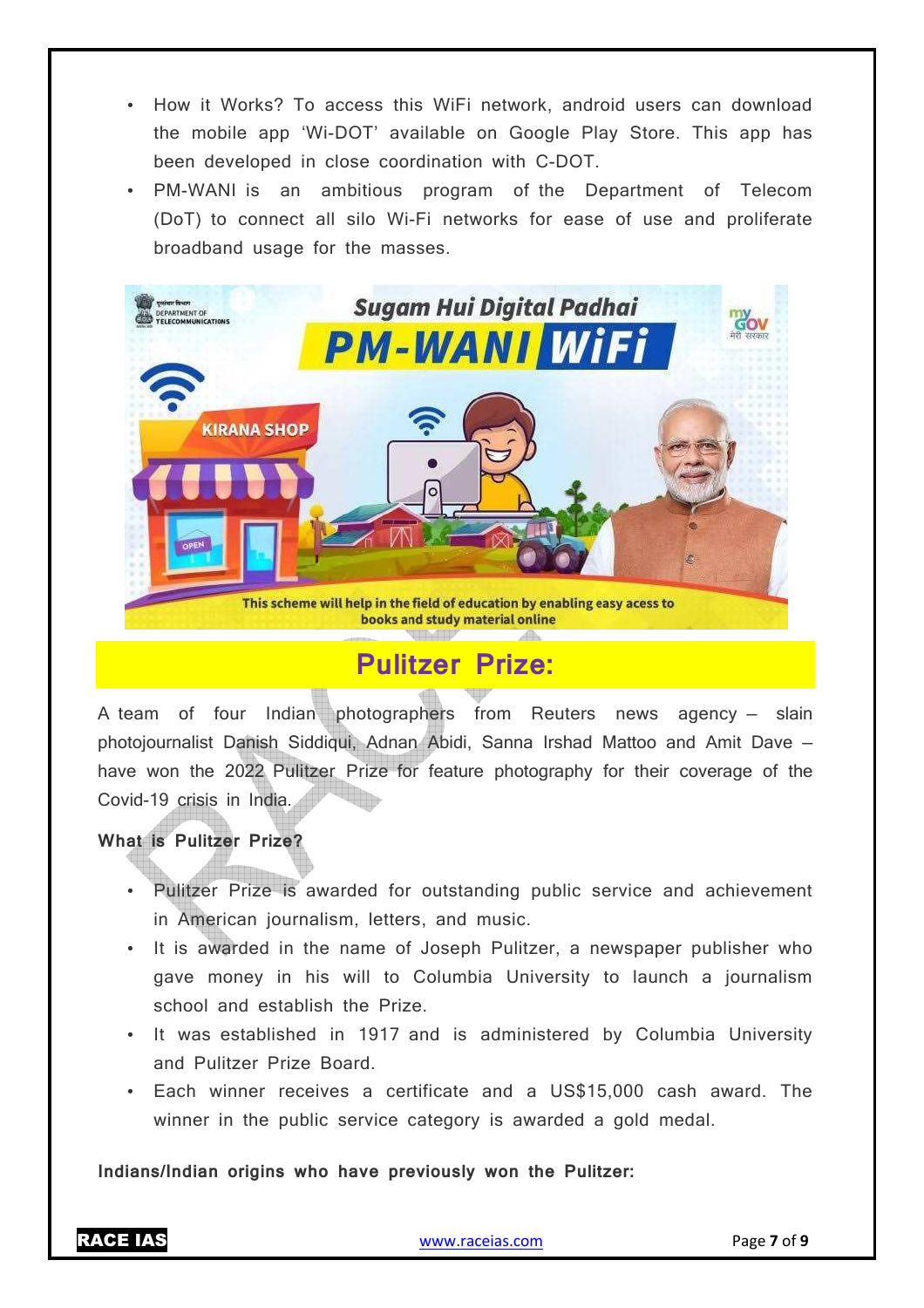- Gobind Behari: the first from India to win the Pulitzer Prize for journalism in 1937.
- Jhumpa Lahiri:
- Geeta Anand:
- Siddhartha Mukherjee:
- Sanghamitra Kalita:

### **Lutyens Delhi:**

Few political leaders have sought renaming Lutyens' Delhi roads after brave sons of country.

Names used in Delhi presently: Akbar Road, Humayun Road, Shahjahan Road.

- Leaders have suggested names such as Guru Gobind Singh, Maharana Pratap and the country's first Chief of Defence Staff General Bipin Rawat.
- Sir Edwin Lutyens (1869–1944), the architect of Delhi, designed 4 bungalows in the Rashtrapati Bhavan Estate, (Viceroy House Estate).

# **Integrated Battle Groups (IBGs):**

The Army has identified a holding formation on the Western front and a Strike formation on the Northern borders to be converted into agile Integrated Battle Groups (IBG).

#### **What are they?**

- IBGs are brigade-sized, agile, self-sufficient combat formations, which can swiftly launch strikes against adversary in case of hostilities.
- Each IBG would be tailor-made based on Threat, Terrain and Task and resources will be allotted based on the three Ts.
- They need to be light so they will be low on logistics and they will be able to mobilise within 12-48 hrs based on the location.

#### **Their structure:**

While a Command is the largest static formation of the Army spread across a defined geography, a Corps is the largest mobile formation. Typically, each Corps has about three Divisions. The idea is to reorganise them into IBGs which are